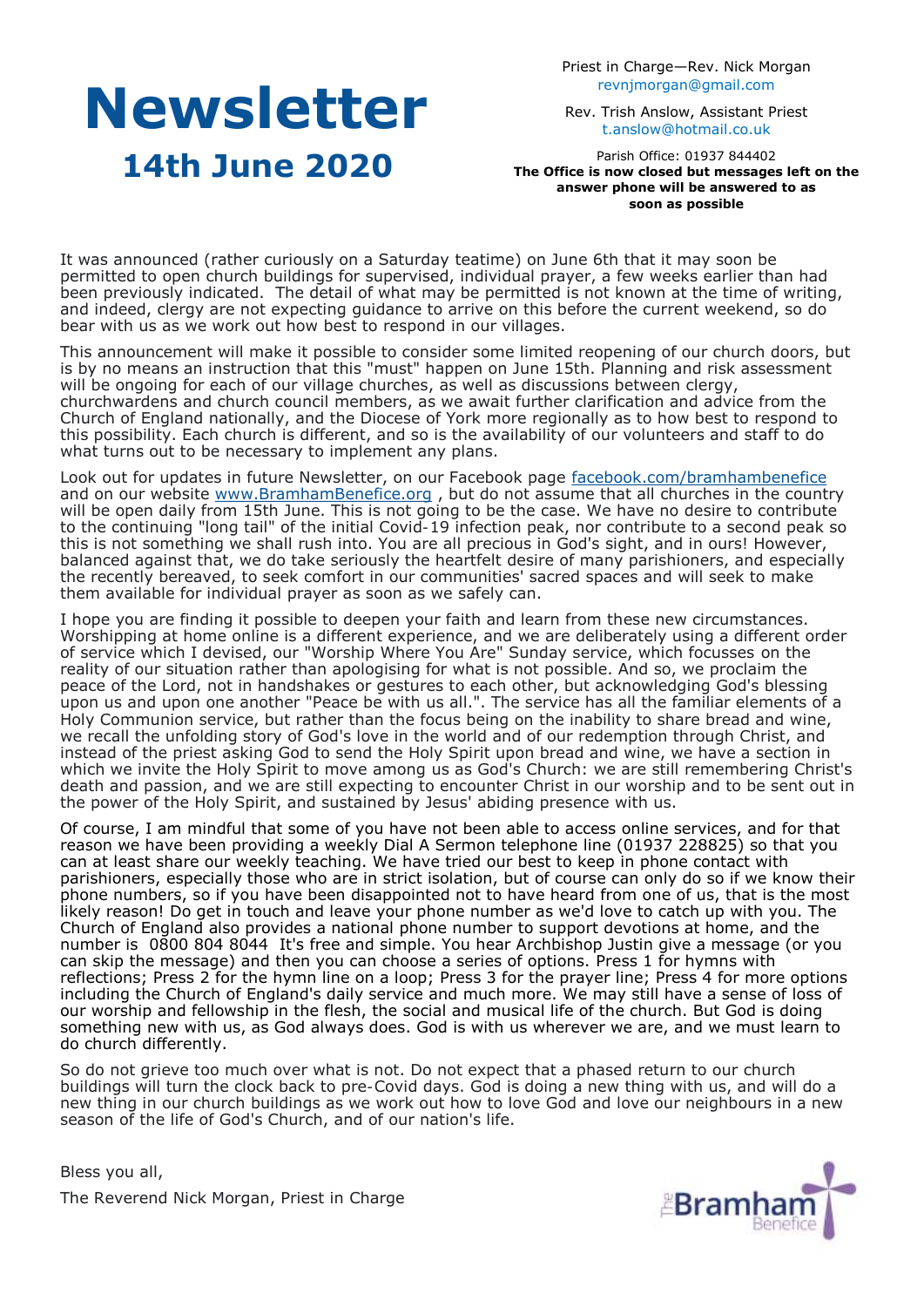#### **Romans 5.1-8**

#### Results of Justification

Therefore, since we are justified by faith, we have peace with God through our Lord Jesus Christ, through whom we have obtained access to this grace in which we stand; and we boast in our hope of sharing the glory of God. And not only that, but we also boast in our sufferings, knowing that suffering produces endurance, and endurance produces character, and character produces hope, and hope does not disappoint us, because God's love has been poured into our hearts through the Holy Spirit that has been given to us.

For while we were still weak, at the right time Christ died for the ungodly. Indeed, rarely will anyone die for a righteous person—though perhaps for a good person someone might actually dare to die. But God proves his love for us in that while we still were sinners Christ died for us.

#### **Matthew 9.35-10.8**

#### The Harvest Is Great, the Labourers Few

Then Jesus went about all the cities and villages, teaching in their synagogues, and proclaiming the good news of the kingdom, and curing every disease and every sickness. When he saw the crowds, he had compassion for them, because they were harassed and helpless, like sheep without a shepherd. Then he said to his disciples, 'The harvest is plentiful, but the labourers are few; therefore ask the Lord of the harvest to send out labourers into his harvest.'

#### The Twelve Apostles

Then Jesus summoned his twelve disciples and gave them authority over unclean spirits, to cast them out, and to cure every disease and every sickness. These are the names of the twelve apostles: first, Simon, also known as Peter, and his brother Andrew; James son of Zebedee, and his brother John; Philip and Bartholomew; Thomas and Matthew the tax-collector; James son of Alphaeus, and Thaddaeus; Simon the Cananaean, and Judas Iscariot, the one who betrayed him.

#### The Mission of the Twelve

These twelve Jesus sent out with the following instructions: 'Go nowhere among the Gentiles, and enter no town of the Samaritans, but go rather to the lost sheep of the house of Israel. As you go, proclaim the good news, "The kingdom of heaven has come near." Cure the sick, raise the dead, cleanse the lepers, cast out demons. You received without payment; give without payment.



**Sunday services will be posted at [www.bramhambenefice.org/online-services](https://eur04.safelinks.protection.outlook.com/?url=http%3A%2F%2Fwww.bramhambenefice.org%2Fonline-services&data=02%7C01%7C%7C9fffda0220904d0713b208d7ecd00d35%7C84df9e7fe9f640afb435aaaaaaaaaaaa%7C1%7C0%7C637238250620349273&sdata=pdPJ%2Fd9z0Ql9%2BvmsrDy%2FlK8H9)  and also at [www.facebook.com/bramhambenefice](https://eur04.safelinks.protection.outlook.com/?url=http%3A%2F%2Fwww.facebook.com%2Fbramhambenefice&data=02%7C01%7C%7C9fffda0220904d0713b208d7ecd00d35%7C84df9e7fe9f640afb435aaaaaaaaaaaa%7C1%7C0%7C637238250620359269&sdata=GCYD57FQtZ1lApQk74e8EBV3GJGH3NwR2gYxxV)**

#### **You can download an order of service at**

**[http://bramhambenefice.org/download-our-new-sunday-order-of-](https://nam01.safelinks.protection.outlook.com/?url=http%3A%2F%2Fbramhambenefice.org%2Fdownload-our-new-sunday-order-of-service-worship-where-you-are%2F&data=02%7C01%7C%7Cdac18cc1eae9453d1cab08d7d09f86df%7C84df9e7fe9f640afb435aaaaaaaaaaaa%7C1%7C0%7C6372072558) service-worship where-you-are/**

#### **Streaming services from home**

We hope you have enjoyed our online services if you have been able to watch them.

Please keep checking our website for all our online services: [www.bramhambenefice.org](http://www.bramhambenefice.org)  And also check out the Church of England resources here: Time to Pray app ([https://www.chpublishing.co.uk/apps/time-to-pray\)](https://www.chpublishing.co.uk/apps/time-to-pray) which is free and has an accompanying daily audio offering on SoundCloud and iTunes.

Mental health reflections [\(https://www.churchofengland.org/faith-action/mental-health-resources/](https://www.churchofengland.org/faith-action/mental-health-resources/supporting-good-mental-health) [supporting-good-mental-health\)](https://www.churchofengland.org/faith-action/mental-health-resources/supporting-good-mental-health)

The link to our facebook page is, [facebook.com/bramhambenefice](https://eur05.safelinks.protection.outlook.com/?url=http%3A%2F%2Ffacebook.com%2Fbramhambenefice&data=02%7C01%7C%7C5215affdf9154e5ca53f08d8020ed131%7C84df9e7fe9f640afb435aaaaaaaaaaaa%7C1%7C0%7C637261609940745686&sdata=nC05ip0VCLAJzsVEcujhtDzS0pL40Gpzghh1Q8SRbO) from here you can watch Services led by Revd Nick, Revd Trish, and other worship leaders from our Benefice churches.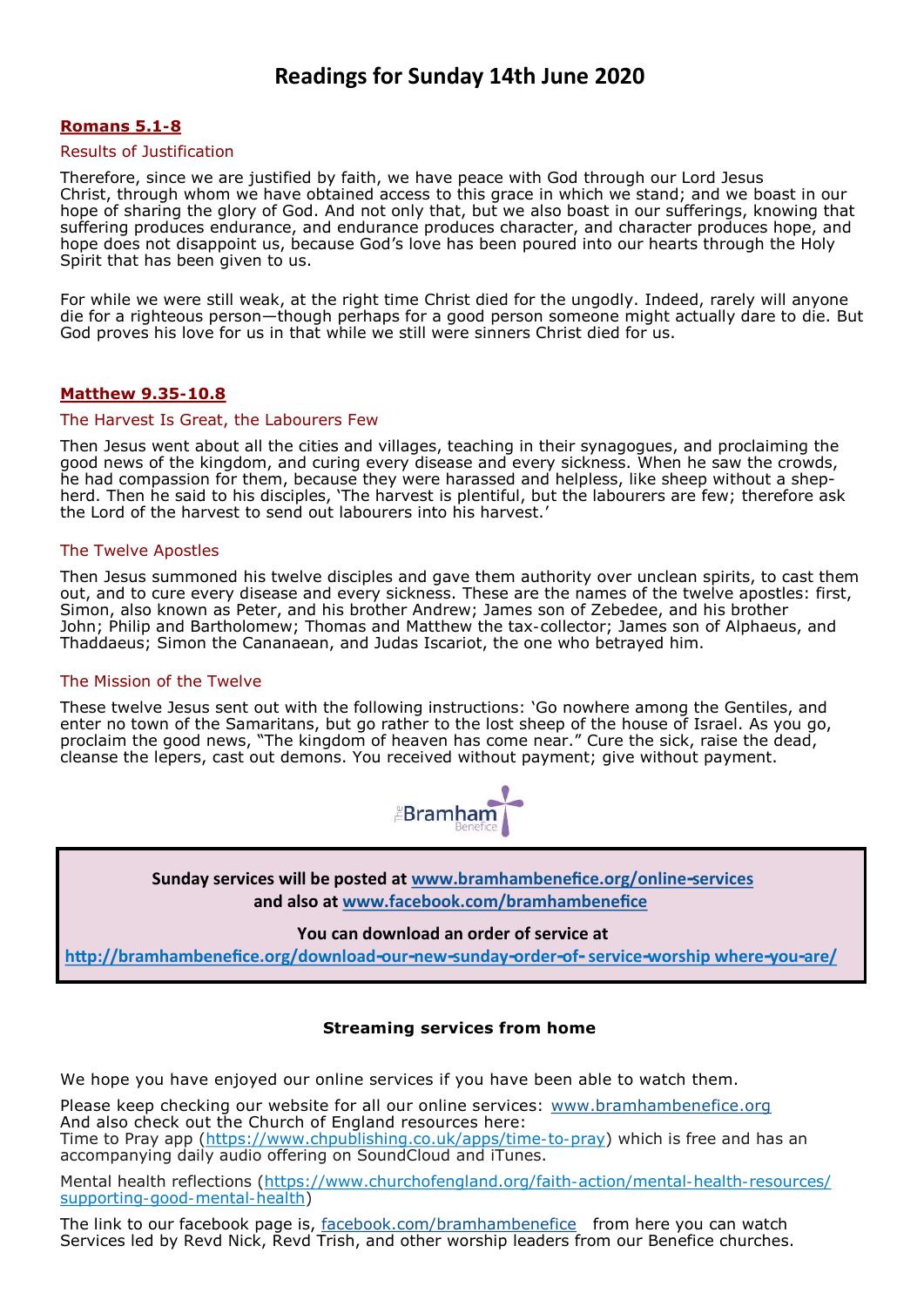## **THE RECENTLY DEPARTED:**

## **Angelika Ware, Nigel Kitchen and Hilda Fairless**





## **Ladies of the Benefice Retreat**

I will be booking our 2020 Wydale retreat for the end of September. I will need to know the numbers who wish to go BY THE END OF JUNE. Please let Trish know by then. Tell all those you know who might want to go, in case they haven't seen this article.

Rev Trish

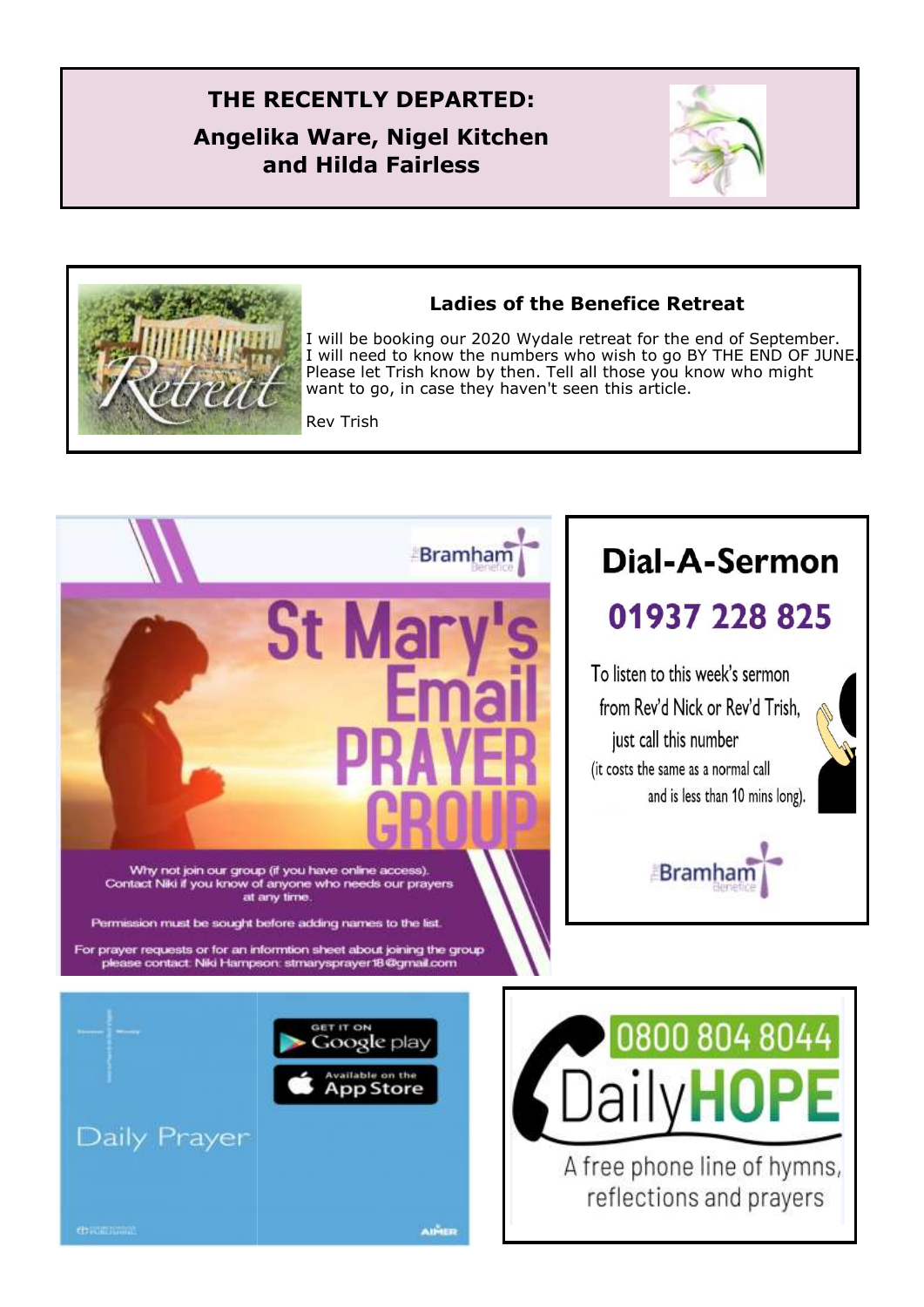God has a plan for everyone and everything. That includes you, and it includes The Bramham Benefice. None of us can fully know God's plan—the best we can do is pray and listen for clarity.

As a Benefice we are excited to announce our online donation tool.

Whether you give to the church on a regular basis, or just attend on occasion, we're asking you to consider contributing. It's something we need our entire church community's help with, to support ongoing costs and events.

Even if you can't make a large gift, know that every little bit helps. It's more about coming together as a community united behind a common cause. We hope that you'll consider making a donation towards The Bramham Benefice.

Thank you for your continued support.

By clicking on the link below, you will be able to follow the online instructions and donate, £5, £10 £20 or choose your own amount. There are no minimum or maximum amounts, just give what you can or simply go to the homepage of our website [www.BramhamBenefice.org](https://nam12.safelinks.protection.outlook.com/?url=http%3A%2F%2Fwww.bramhambenefice.org%2F&data=02%7C01%7C%7C21ad6e7090d0464fdf4b08d80d3faebb%7C84df9e7fe9f640afb435aaaaaaaaaaaa%7C1%7C0%7C637273914455580858&sdata=nT1shdmho4aVpCWkTqcVMhua1mo6Nqmt7anUjUUXR3Q%3D) and click the "Online giving" button at the top right hand corner.



## **The Month of June Quiz**

- 1. Trooping the Colour is held in London annually on a Saturday in June, on which parade ground?
- 2. June has two zodiac signs, name both?
- 3. What in the UK is celebrated on the third Sunday of June?
- 4. Which animated cartoon character has three triplet nieces named April, May, and June?
- 5. What is June's birthstone?

6. 'Seven Days In Sunny June', by Jamiroquai, is the soundtrack when Andrea and Christian meet at James Holt's party in which 2006 American film?

7. In which year did June Brown first play the role of Dot Cotton, in *EastEnders*?

8. Which historical novel begins in 1815 and culminates with the 1832 June Rebellion in Paris?

9. The longest day of the year can occur on one of three dates in June, name any of the three? 10. In its own country it is commonly known as the June Fourth Incident; where did this incident happen?

11. In 1968, June Whitfield began her long television partnership with which actor and comedian? 12. Which 1956 film adaptation of a Rodgers and Hammerstein stage musical of the same name features the song 'June Is Bustin' Out All Over'? (Hint: the film revolves around Billy Bigelow) 13. The name June for baby girls in the UK dropped out of the top thousand in 1986, but in which 20th century decade did it peak at 39th?

14. What takes place near Pilton in the last week of June, each year?

15. What historical event happened on Tuesday, 6 June 1944?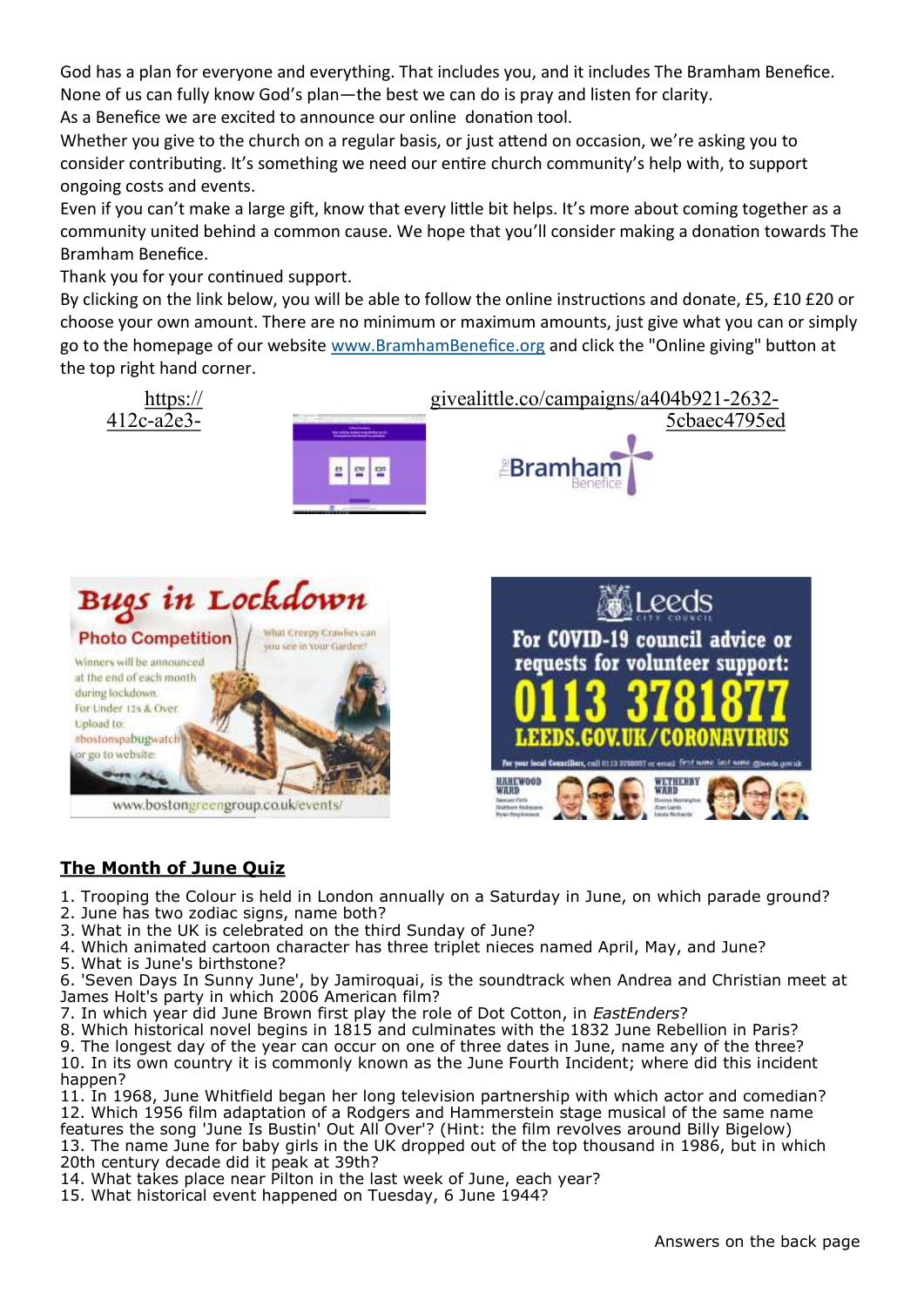## **Community Green Group Meeting**

Tuesday 16th June 7.30pm

On the agenda are: Trees, Wildlife Corridors, Cycling, local walks, No Mow May, reducing pollution, reducing litter and what we have learnt during lockdown.

If you would like to join us on Zoom, and find out about lots of "Green" activity going on in Boston Spa and villages at the moment please do let me know and I will send you the link.

Penny Stables

[penny.stables@gmail.com](mailto:penny.stables@gmail.com)

07941 797902





## **WALKS AROUND BOSTON SPA:**

You can pick up a map at Yeadons or the Library 20p or The most popular links on the PC website are the village walks, the Parish Council has developed 6 walking routes around the village ranging from 2 miles to 7 miles, you can download the walks from the PC website [www.bostonspapc.org.uk](http://www.bostonspapc.org.uk/Boston-Spa-Parish-Council/local_walks-7374.aspx)

## **CYCLING IN THE AREA**



New to cycling? Boston Spa Green Group have some ideal safe rides listed on their website [bostongreengroup.co.uk/cycling/cycle-routes/](https://bostongreengroup.co.uk/cycling/cycle-routes/?fbclid=IwAR0t2FGnHQ2QvYsjVFipy1zF-sR-RmuTkPeF0DTwkXDy_FPeAc-ywDidbiA)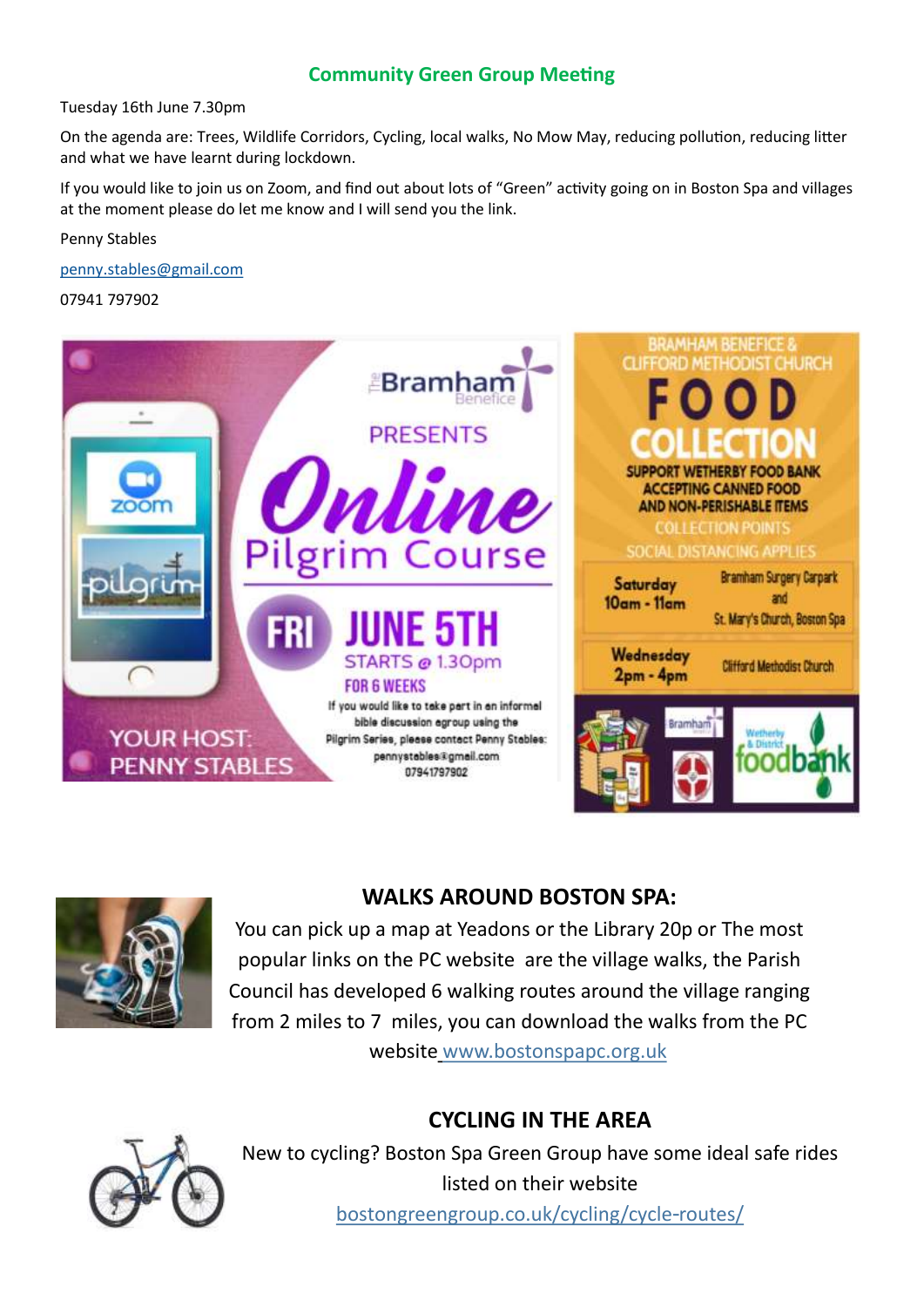# Join us for our Holiday Club



Online Opening Service Sunday 26th July

Pick up a Resource Pack each week Complete the activities provided in your own time at home.

## Join us online each week

For a fun 30 minute session Find out how Jesus gives us all Hope Stories, drama, crafts, songs and prayer

Sign up so that we can make your pack up to collect each week and send you links to the online stuff https://www.eventbrite.co.uk/e/the-hope-club-boston-spa-holiday-club-2020-

tickets-108976282996

Collect your Resource Pack every Monday 27th Jul - 24th Aug 10-1 1am from St Marys Church